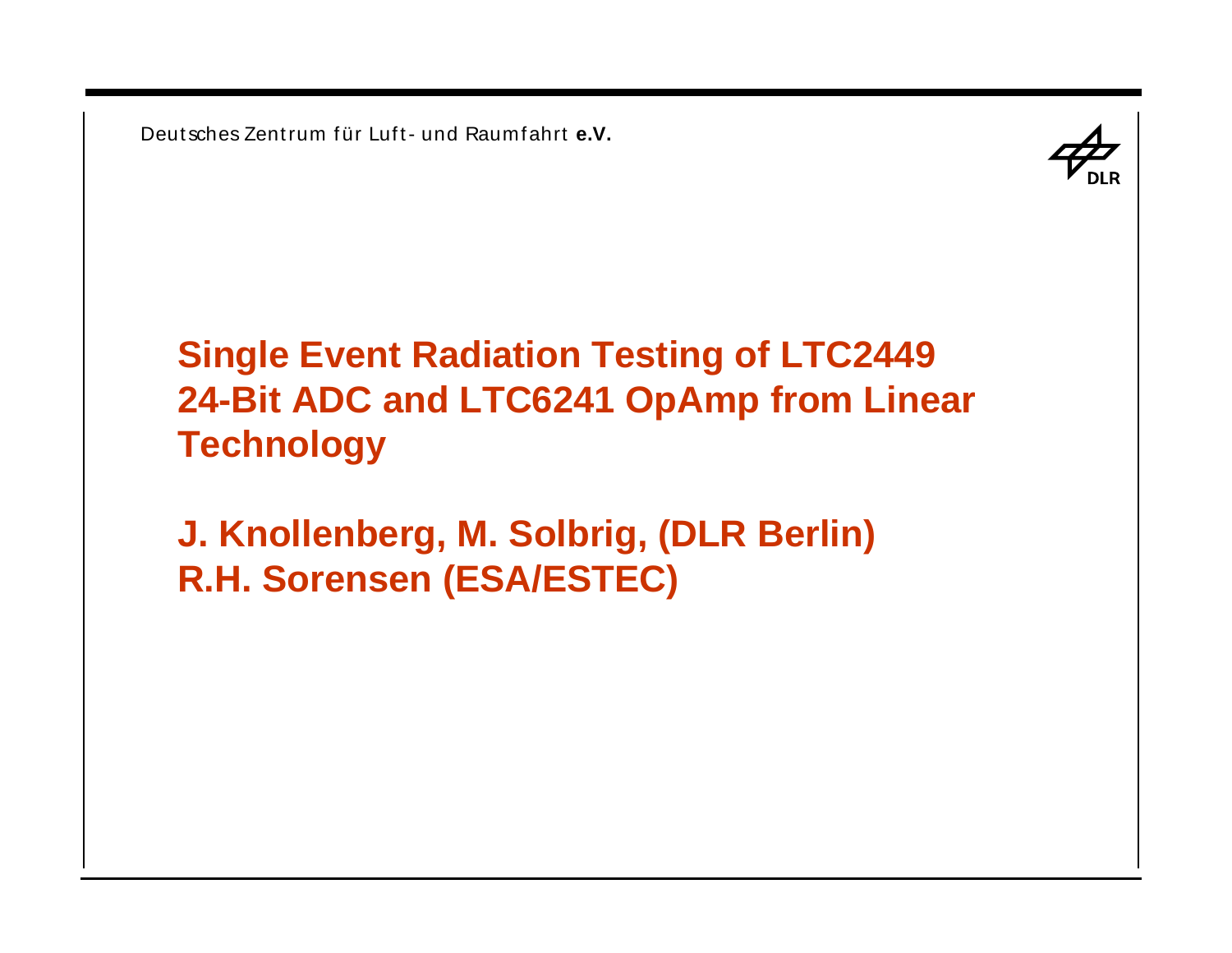### **Introduction:**



¾ High resolution ADC required for MERTIS-Radiometer on BepiColombo

 $\triangleright$  2x15 Pixel thermopile line array (R<sub>s</sub>=25 kOhms)

 $\triangleright$  noise less than 50 nV required for NETD<1K@100 K object temperature (t<sub>int</sub>< 100 ms)

### ¾ Bepicolombo requirements (EID-A)

¾Parts with LET threshold larger 70 MeV cm<sup>2</sup> mg-<sup>1</sup> considered as latch-up insensitive

 $\triangleright$ Parts with LET threshold less than 3.7 MeV cm<sup>2</sup> mg<sup>-1</sup> shall not be used

#### ¾LTC2449 best candidate

¾24-Bit Sigma-Delta ADC with integrated 8-Channel differential MUX and 8 kSamples/s

¾MUXOUT/ADCIN terminals for separate Buffer/Gain stage

¾Gain required for MERTIS-RAD

¾External AMP inside ADC calibration loop (Chopper input)

¾Plans at Linear Technology for space qualification (=> RH2449)

¾**Succesful TID test to 200 kRad**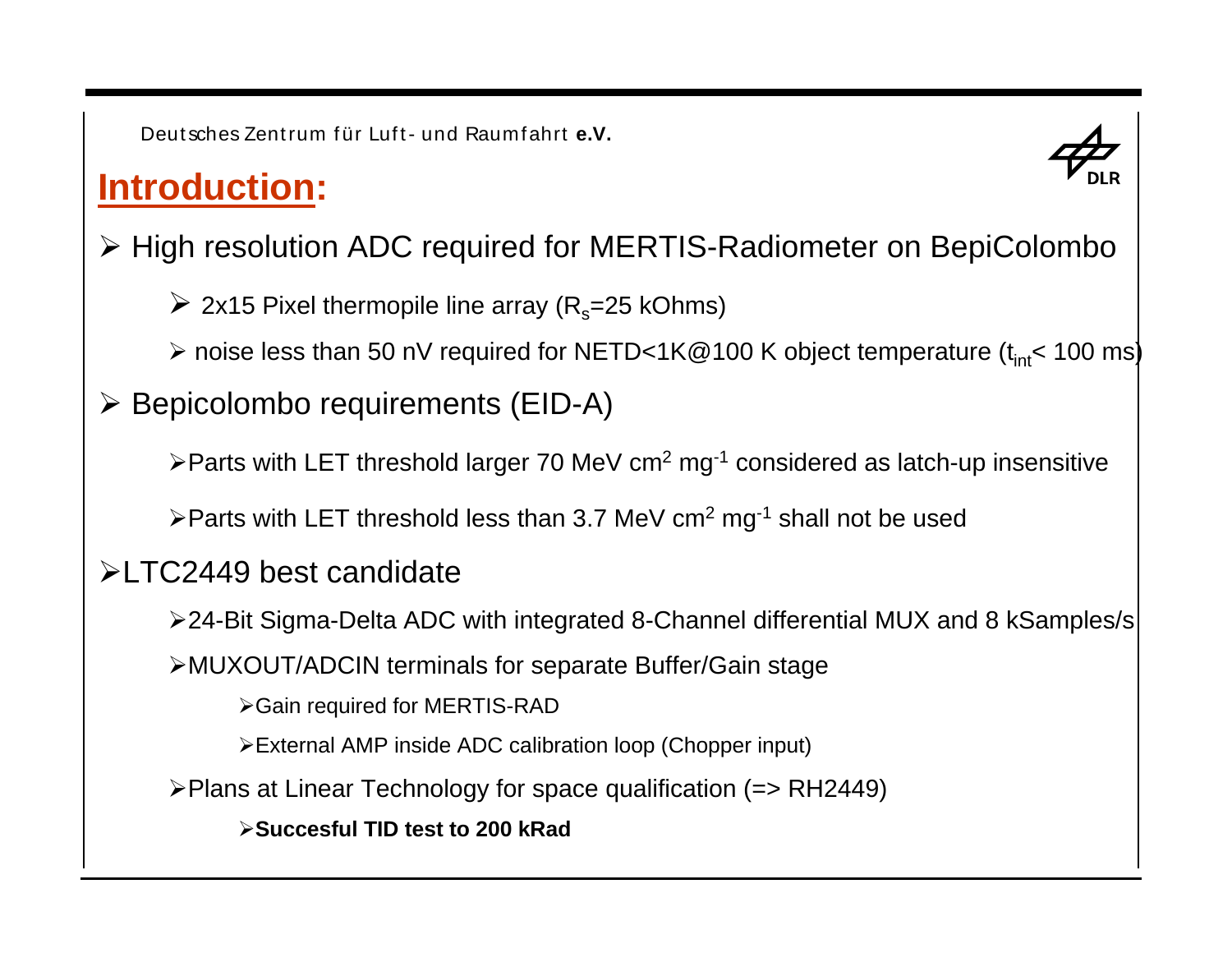## **Test Setup:**

### ¾Test board design

¾enlarged variant of one MERTIS Radiometer channel

 $\geq 1$  LTC2449 MUX/ADC + 1 Diff-Amp with G=40 (LTC6241)

 $\triangleright$  Parts opened by jet etching

¾Latchup detection circuitry for each DUT

¾MUX inputs shortened by 25 kOhms resistors (except 1 for external stimulus)

¾Controlled by MERTIS-EGSE + external Latchup controller







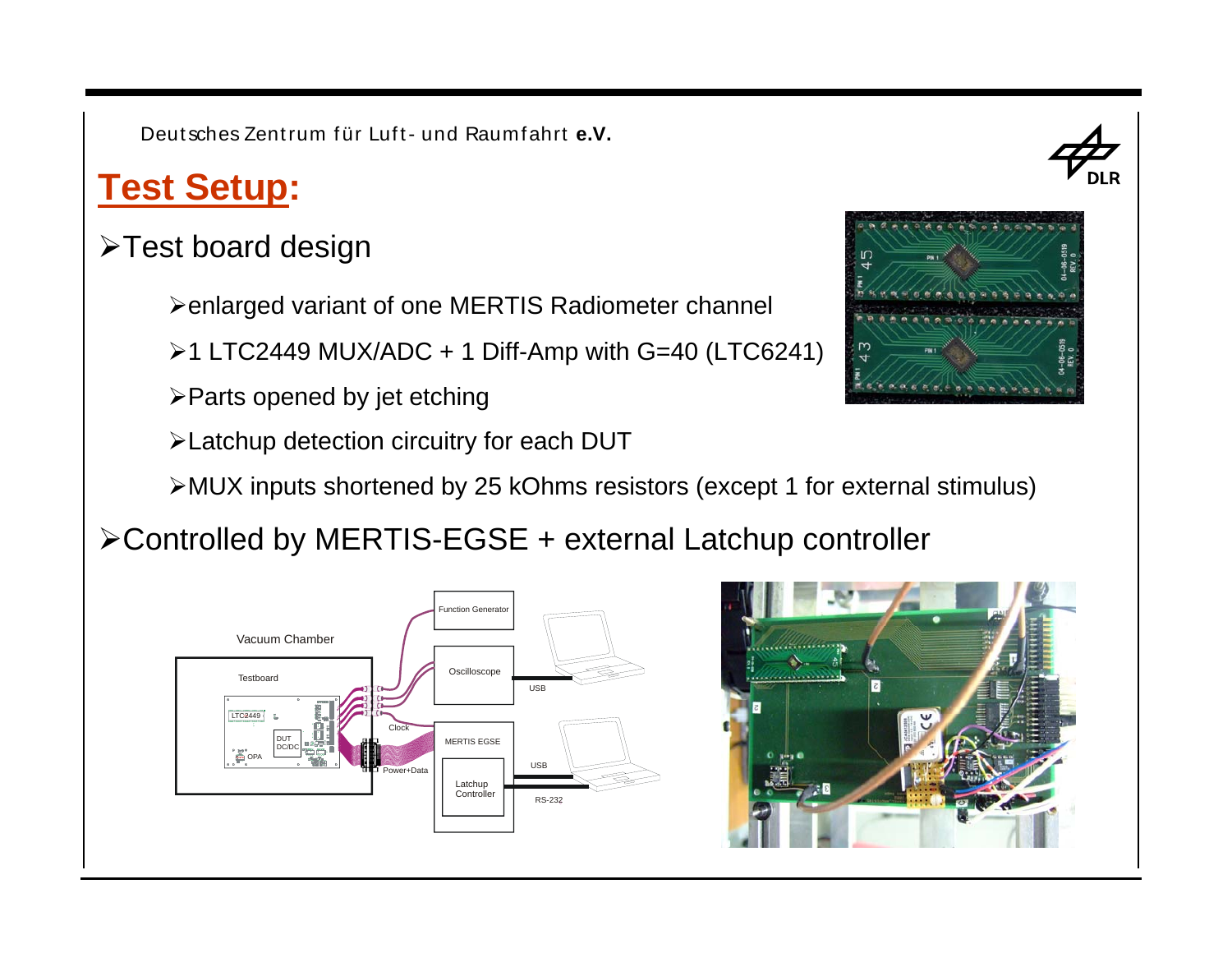# **Test Execution:**



¾Test conducted on 13th Oct 2008 at HIF (Brussels) using Ion Cocktail 2

¾Deep penetration cocktail with range between 90 µm and 200 µm

 $\triangleright$ Neon<sup>7+</sup>, Ar<sup>12+</sup>, Kr<sup>25+</sup>

 $\blacktriangleright$ Device tilting used to increase LET $_{\mathsf{eff}}$  for given ion

¾LETeff range **3.3-64.8 MeV cm<sup>2</sup> mg-<sup>1</sup>** covered in 7 steps

≻Fluence between 2.5 10<sup>4</sup> to 10<sup>6</sup> cm<sup>-2</sup>

¾2 samples of LTC2449 and 1 sample of LTC6241 tested

### ¾Operational conditions

¾ADC sampled at 2.78 kHz (highest sampling rate of MERTIS-EGSE)

¾MERTIS-like operational scenario

¾All 8 MUX channels used (taking 192 samples on each channel before switching)

¾Double speed mode (=> 2 data values affected by single event)

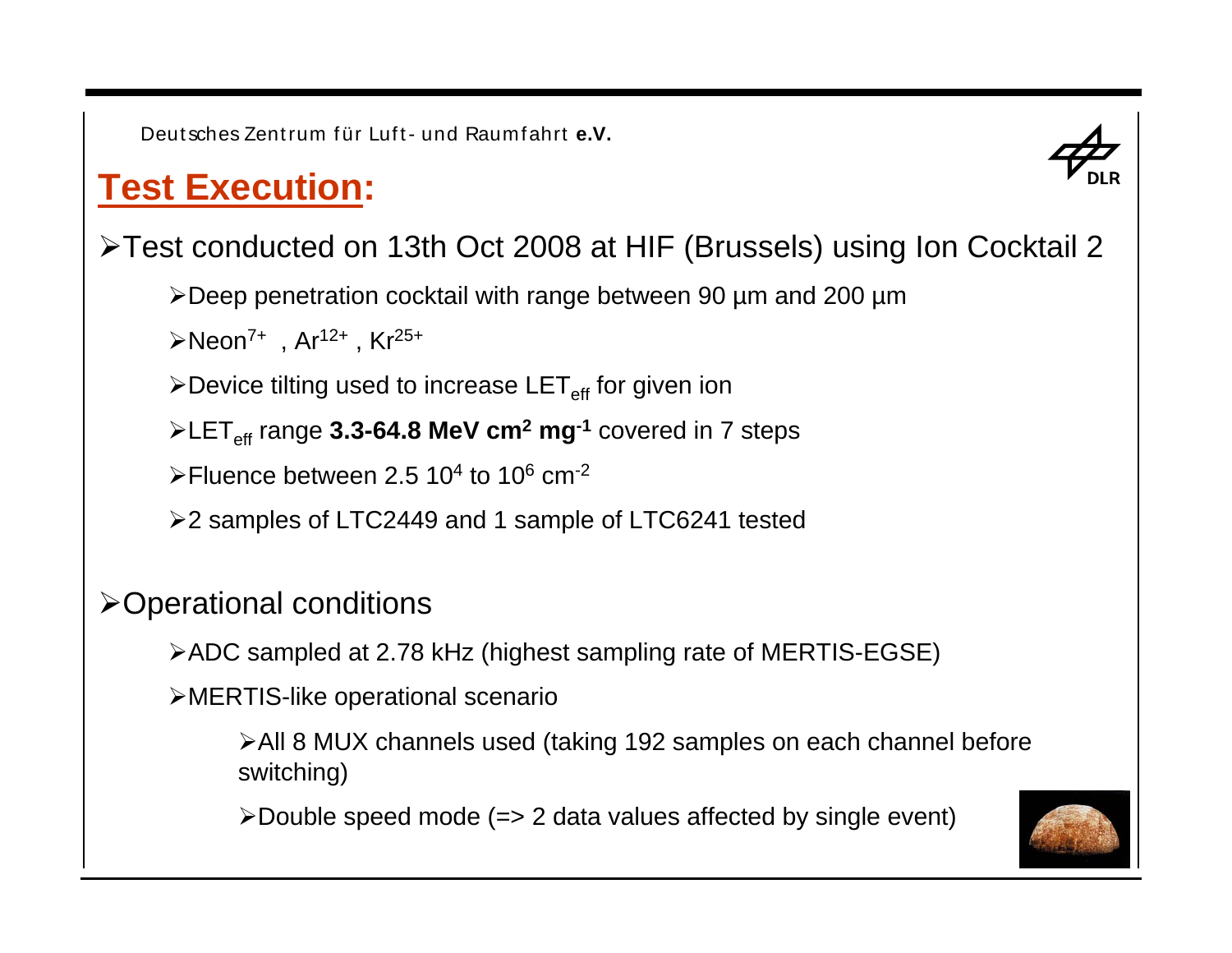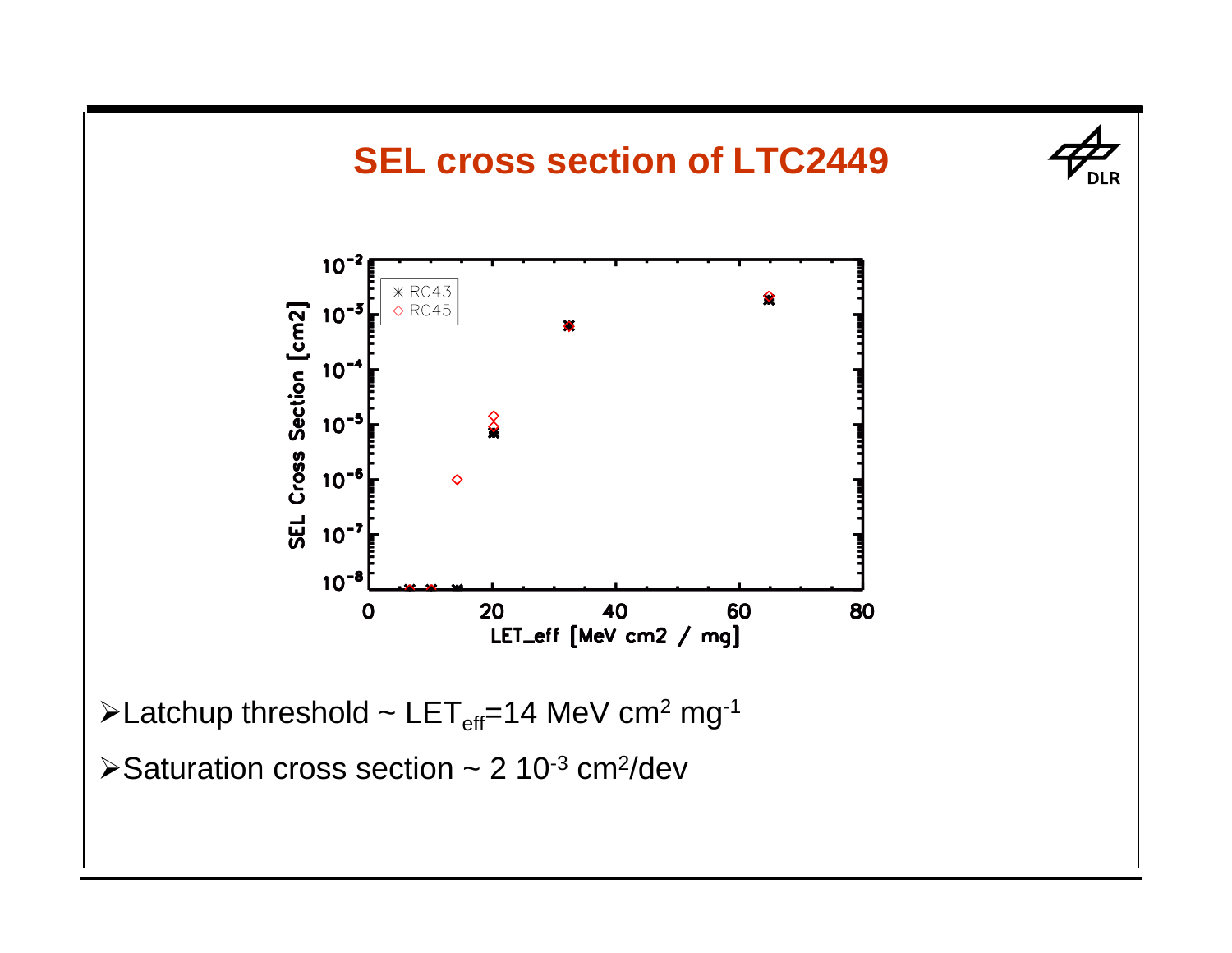

Latch-up currents between 50 mA and 110 mA (limited to 180 mA by R) Latch-up current distribution peaks at 75 mA, second peak at 110 mA Latch-up current distribution insensitive to LET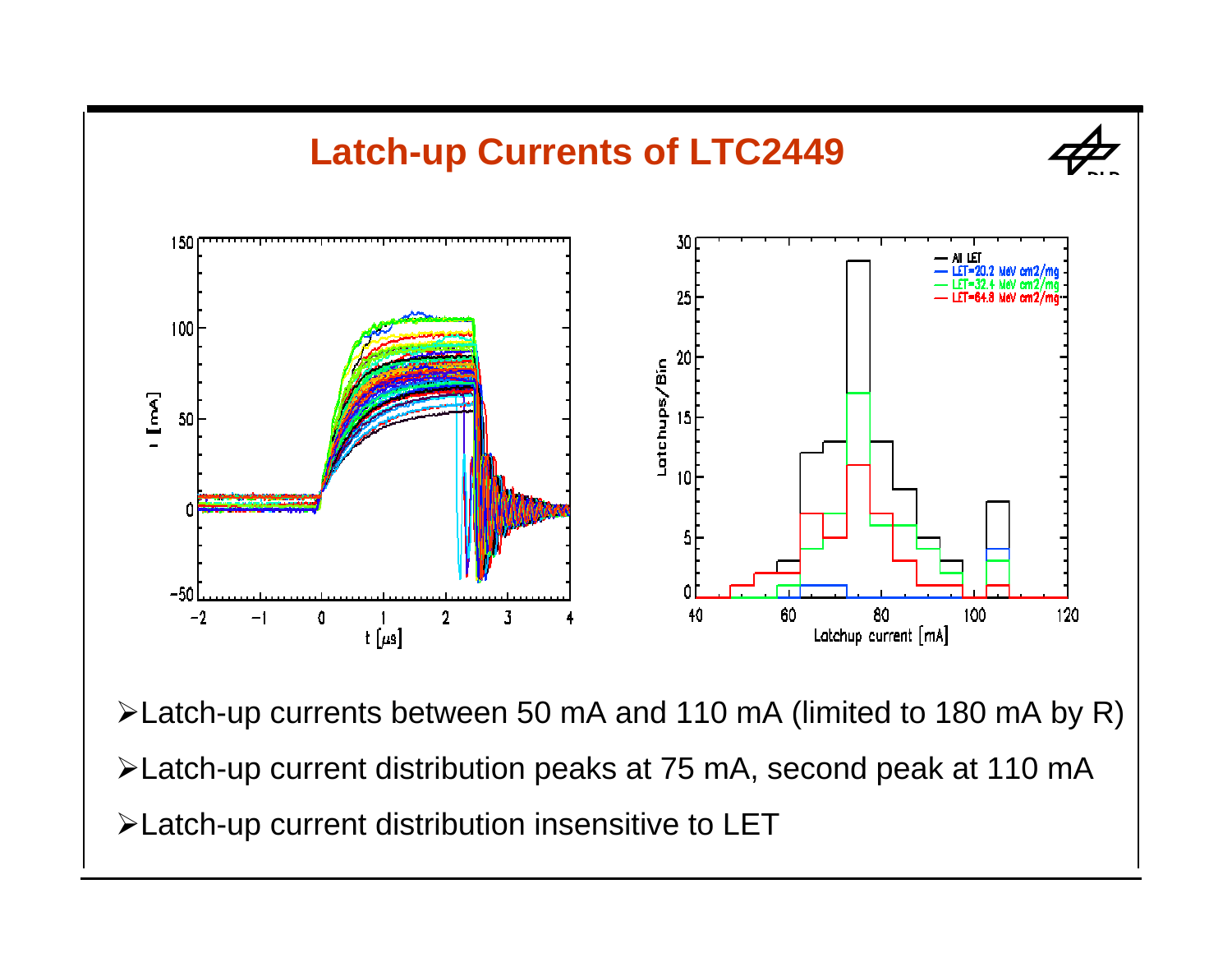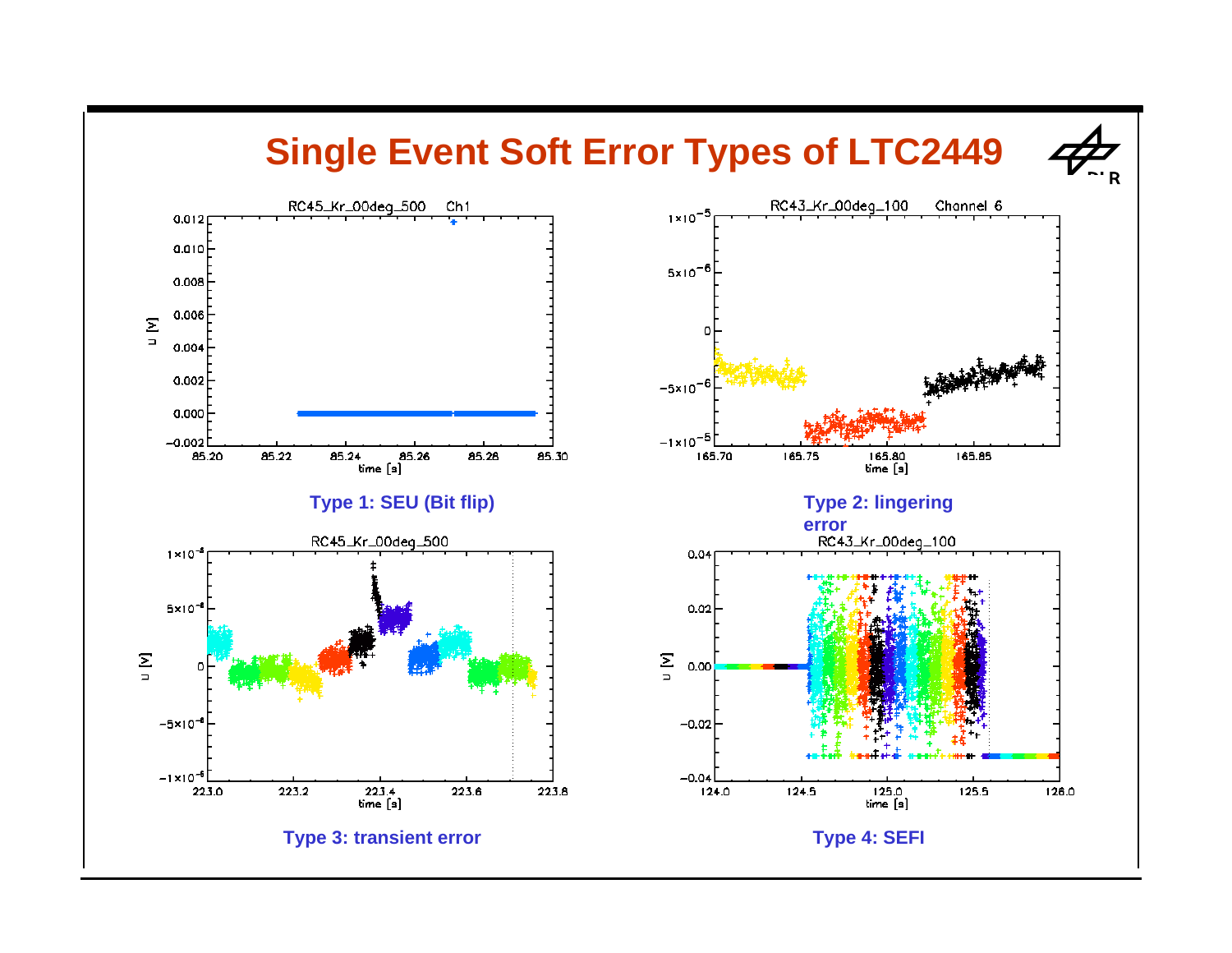

 $\triangleright$  Saturation cross section ~ 4 10<sup>-5</sup> cm<sup>2</sup>/bit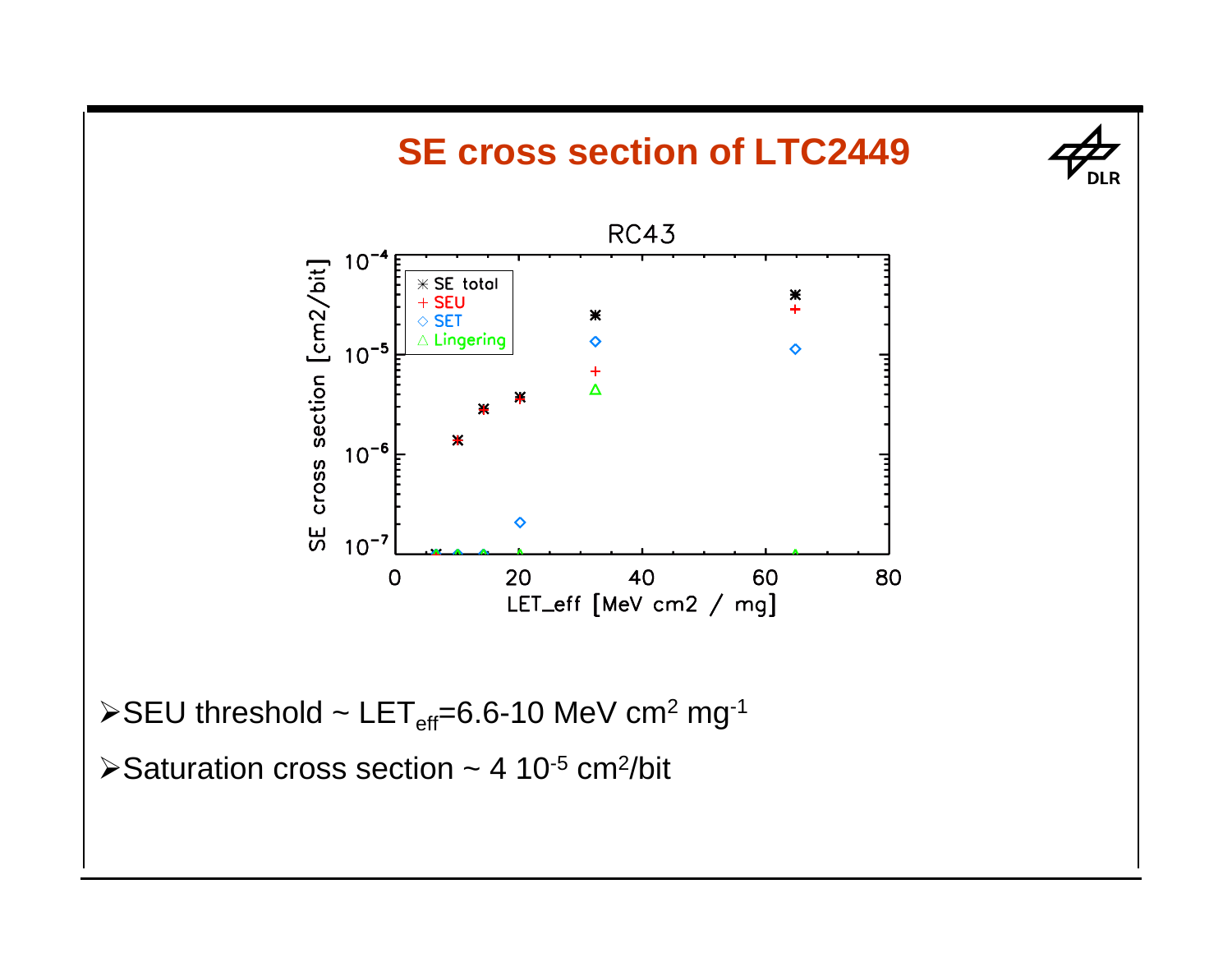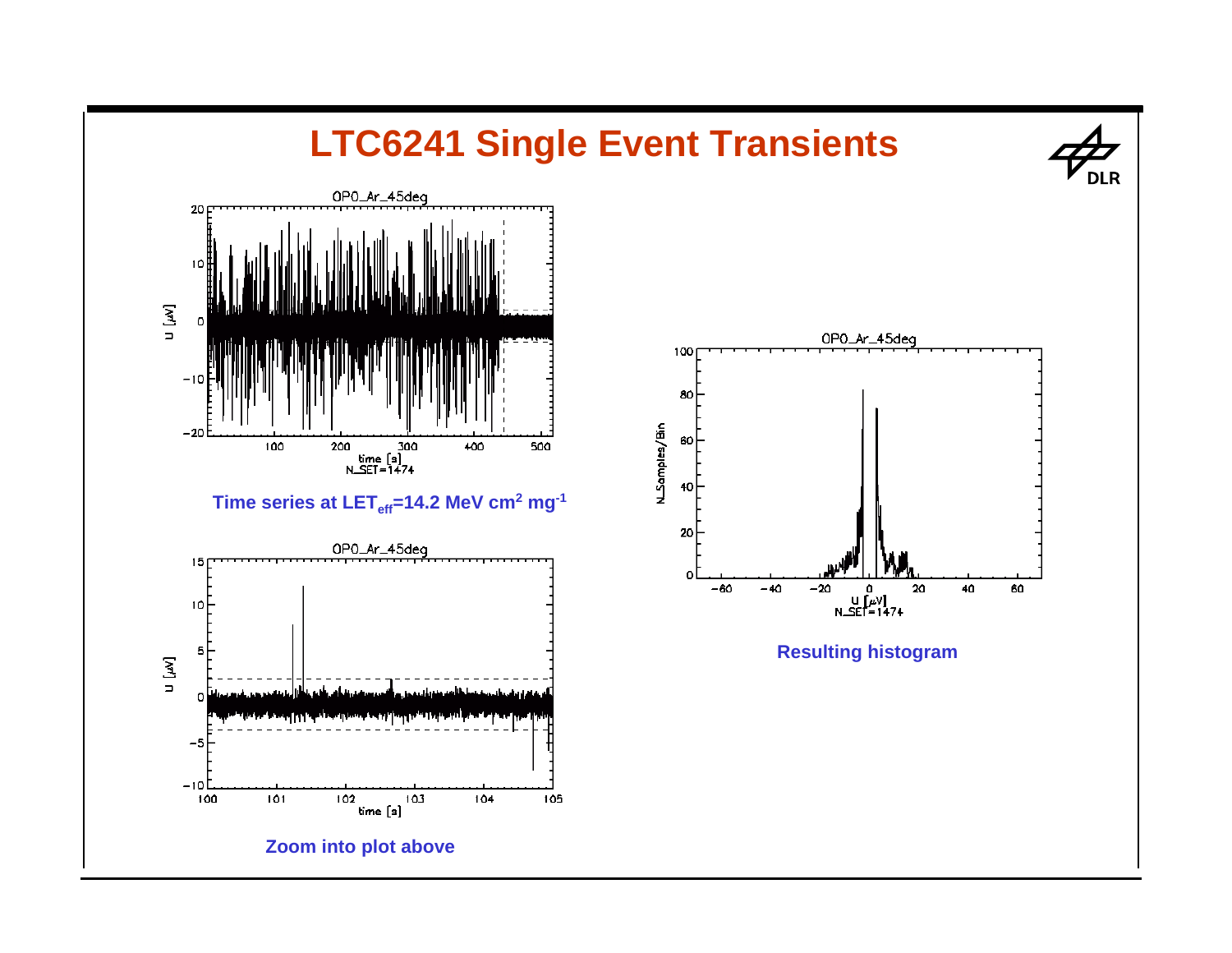

- $\triangleright$ SET amplitudes increase with increasing LET (U<sub>max</sub>=70 µV)
- ¾SET distribution broadens with increasing LET